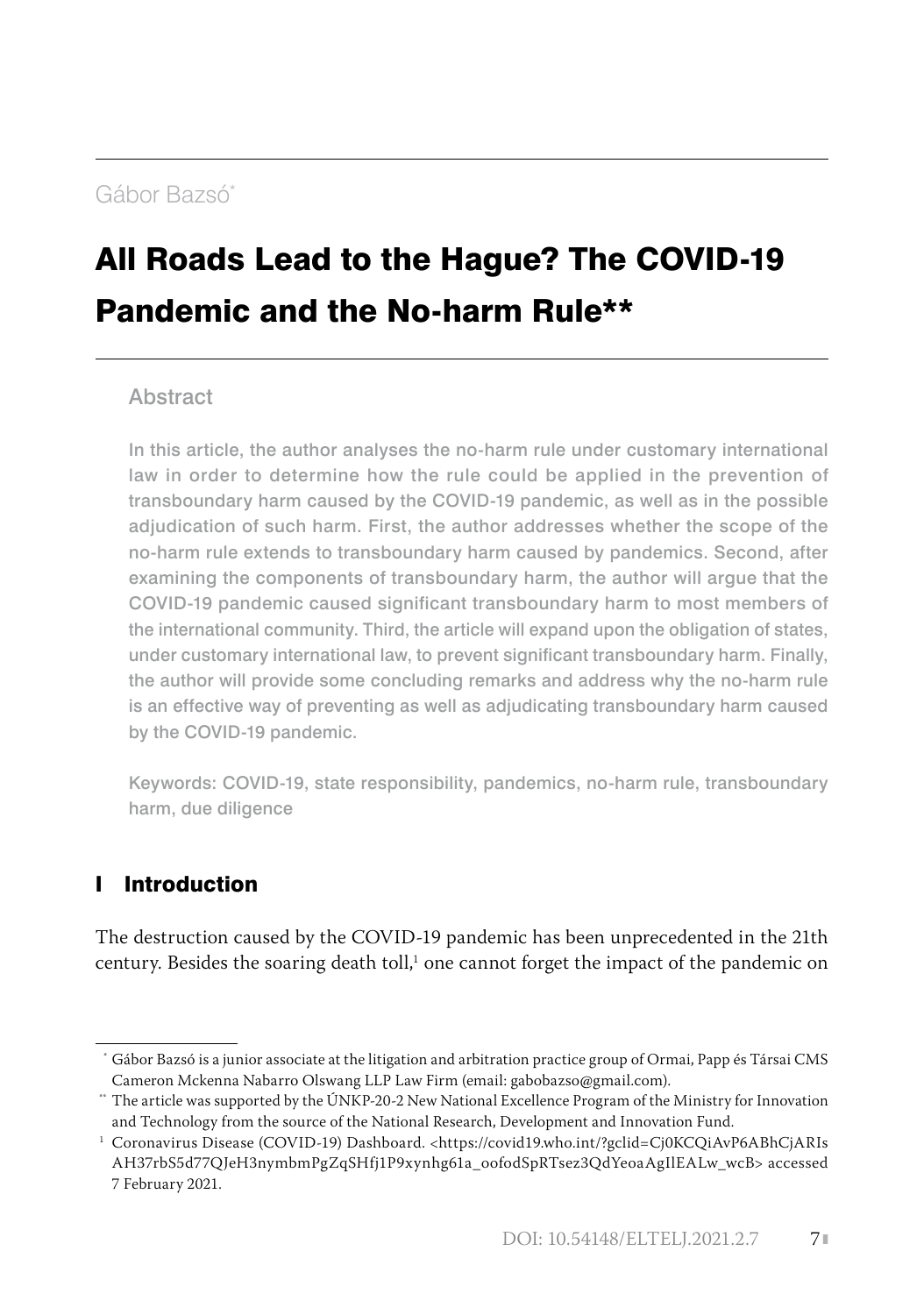the global economy, which halted the growth experienced in previous years.<sup>2</sup> While this is the time for solidarity and cooperation, the questions of state responsibility cannot be overlooked.3 This paper will focus on one of the aspects of state responsibility for the failure to prevent the harm caused by the spread of the virus.

Accordingly, this paper will begin by providing a general overview of the no-harm rule in international law, followed by its specific applicability to the COVID-19 pandemic. It will continue by addressing the criteria for the existence of transboundary harm and the obligation to prevent such harm. Finally, the author will argue that the no-harm rule provides an effective framework for preventing harm caused by pandemics and for adjudicating state responsibility for the violation of preventive obligations.

## II The No-harm Rule and Its Applicability to Transboundary Harm Caused by Pandemics

The rule according to which states cannot violate other states' territorial sovereignty due to events and activities on their own territories has been the focal point of many contentious cases before the International Court of Justice ('ICJ') and various other international tribunals since the 1940s. This rule is generally referred to as the no-harm rule in practice, $4$ but is also known as the *sic utere tuo ut alienum non laedas* principle ('*sic utere* principle'),5 and poses a general obligation the prevent transboundary harm. The exact origins of the no-harm rule are subject to debate. Some commentators trace it back to the prohibition of the abuse of rights, while others point to its close ties with the requirement of good neighbourliness.6

One crucial step when examining the no-harm rule in the context of the COVID-19 pandemic is its categorisation as a source of law. The no-harm rule is enshrined in a number of international agreements; however, their scope does not extend to zoonotic viruses, such as COVID-19. Additionally, while the object and purpose of the International Health

<sup>&</sup>lt;sup>2</sup> 'The Global Economic Outlook During the COVID-19 Pandemic: A Changed World' (2020), <https:// worldbank.org/en/news/feature/2020/06/08/the-global-economic-outlook-during-the-covid-19-pandemica-changed-world> accessed 7 February 2021.

<sup>&</sup>lt;sup>3</sup> António Guterres, 'This is a time for science and solidarity' (2020) [<https://www.un.org/en/un-coronavirus](https://www.un.org/en/un-coronavirus-communications-team/time-science-and-solidarity)[communications-team/time-science-and-solidarity](https://www.un.org/en/un-coronavirus-communications-team/time-science-and-solidarity)> accessed 7 February 2021; Massimo Introvigne, 'Coronavirus: CCP Beware, the Lawyers Are Coming' (2020) Bitter Winter <[https://bitterwinter.org/coronavirus-ccp](https://bitterwinter.org/coronavirus-ccp-beware-the-lawyers-are-coming/)[beware-the-lawyers-are-coming/](https://bitterwinter.org/coronavirus-ccp-beware-the-lawyers-are-coming/)> accessed 7 February 2021.

<sup>4</sup> Attila M. Tanzi, 'The inter-relationship between no harm, equitable and reasonable utilisation and cooperation under international water law' (2020) 20 Int Environ Agreements, 619–629, DOI: 10.1007/s10784-020-09502-7.

<sup>5</sup> See Marte Jervan, 'The Prohibition of Transboundary Environmental Harm. An Analysis of the Contribution of the International Court of Justice to the Development of the No-Harm Rule' 2014/14–17, PluriCourts Research Paper, 1. DOI: 10.1093/law:epil/9780199231690/e1607

<sup>6</sup> Jutta Brunnée, 'Sic utere tuo ut alienum non laedas' (Max Planck Encyclopedia of International Law, OUP 2010) 1.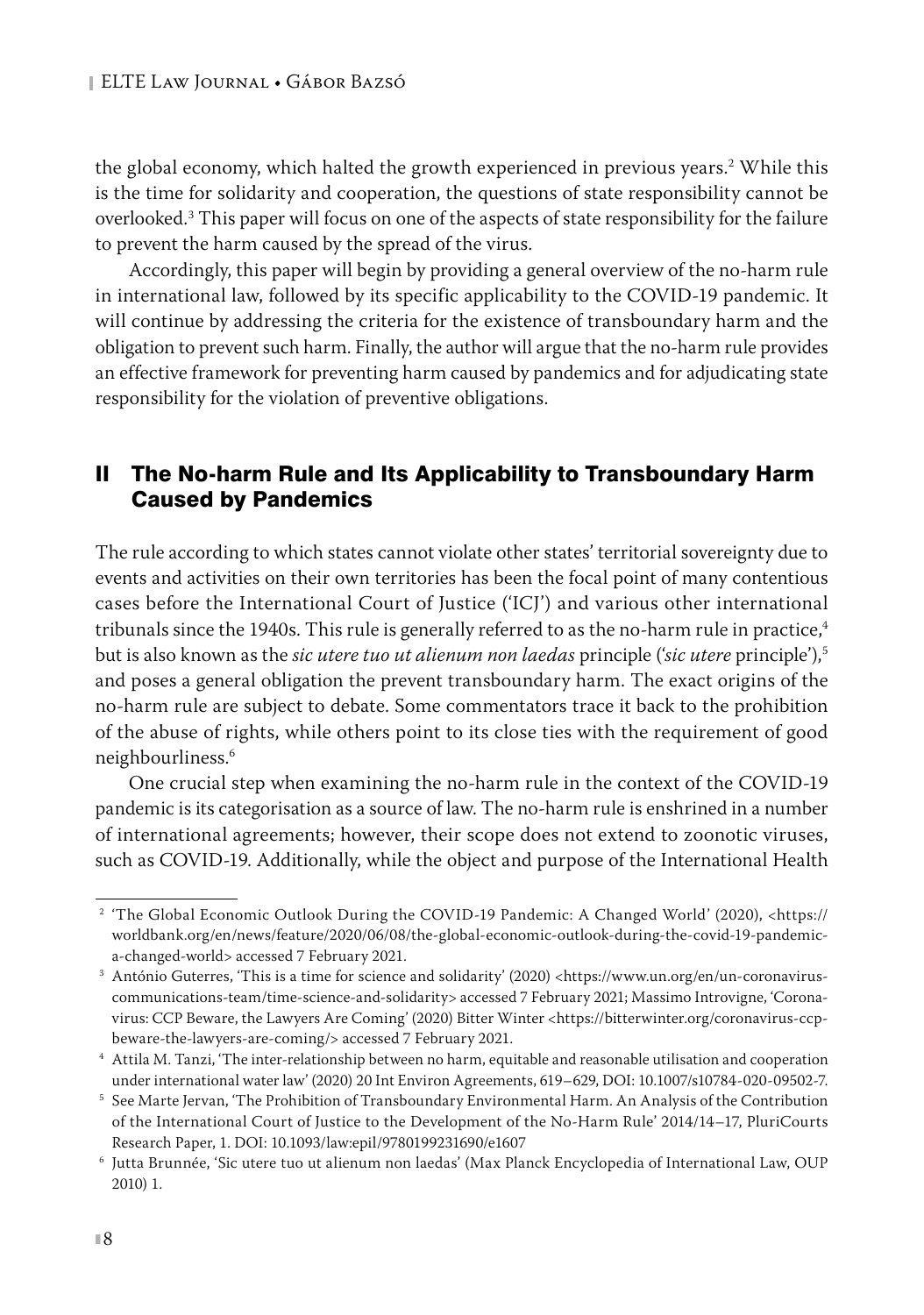Regulations ('IHR') is *inter alia* to prevent the spread of infectious diseases, they do not contain a general obligation to prevent harm caused by such diseases.7 Against this backdrop, these conventions cannot be applied to COVID-19 related harmful events. It follows that, before a detailed analysis of the obligation to prevent transboundary harm, two questions must be addressed; first, whether the no-harm rule is part of customary international law, and second, whether it extends to harm caused by the COVID-19 pandemic.

# 1 The No-harm Rule as a Rule of Customary International Law

The ICJ first applied the *sic utere* principle in the *Corfu Channel* case in 1949,<sup>8</sup> followed by its *Nuclear Weapons* advisory opinion in 1996.<sup>9</sup> Notwithstanding the fact that there was a noticeable pushback in academia against the recognition of the no-harm rule as a part of customary international law,10 the ICJ declared it as such in the *Pulp Mills* case in 2010.11 The ICJ relied on its findings in the *Corfu Channel* case and the *Nuclear Weapons* advisory opinion to support the customary nature of the no-harm rule, confirming that such recognition was supported by decades of steady development of international law, hence the no-harm rule is not the child of mere judicial activism.12

# 2 The Limits of the No-harm Rule

Some commentators argue that, even though the no-harm rule was a part of customary international law, its application is limited to certain types of harm, specifically environmental harm.<sup>13</sup> This theory is supported by the fact that the ICJ, the court with arguably the biggest influence on the development of international law, has directly pronounced the customary nature of the no-harm rule in environmental disputes exclusively. Both the *Pulp Mills* case and the *San Juan* case revolved around pollution of the environment.

However, this certainly does not *ipso facto* mean that the ICJ rejects the wider application of the no-harm rule. In the *Corfu Channel* case, the ICJ did not restrict its applicability to environmental harm. Instead, it applied it as a general rule that extends

<sup>7</sup> Bazsó Gábor, 'Államfelelősség és a Nemzetközi Egészségügyi Rendszabályok a COVID-19 világjárvány idején' in Kajtár Gábor, Sonnevend Pál (eds), *A nemzetközi jog, az uniós jog és a nemzetközi kapcsolatok szerepe a 21. században: tanulmányok Valki László tiszteletére* (ELTE Eötvös Kiadó 2021, Budapest). 8 *Corfu Channel (United Kingdom v Albania) (Judgment)* [1949] I.C.J. Reports, 4.

<sup>9</sup> *Legality of the Threat or Use of Nuclear Weapons (Advisory Opinion)* [1996] ICJ Reports 226, para 29.

<sup>&</sup>lt;sup>10</sup> See for ex. Greg Lynham, 'The Sic Utere Principle as Customary International Law: A Case of Wishful Thinking?' (1995) 2 James Cook University Law Review, 189.

<sup>&</sup>lt;sup>11</sup> *Pulp Mills on the River Uruguay (Argentina v. Uruguay) (Judgment)* [2010] ICJ Reports, 14, para 101.

<sup>12</sup> *Pulp Mills,* para 101.

<sup>13</sup> L-A Duvic-Paoli, *The Prevention Principle in International Environmental Law* (Cambridge University Press 2018, Cambridge) 78, DOI: 10.1017/9781108553728.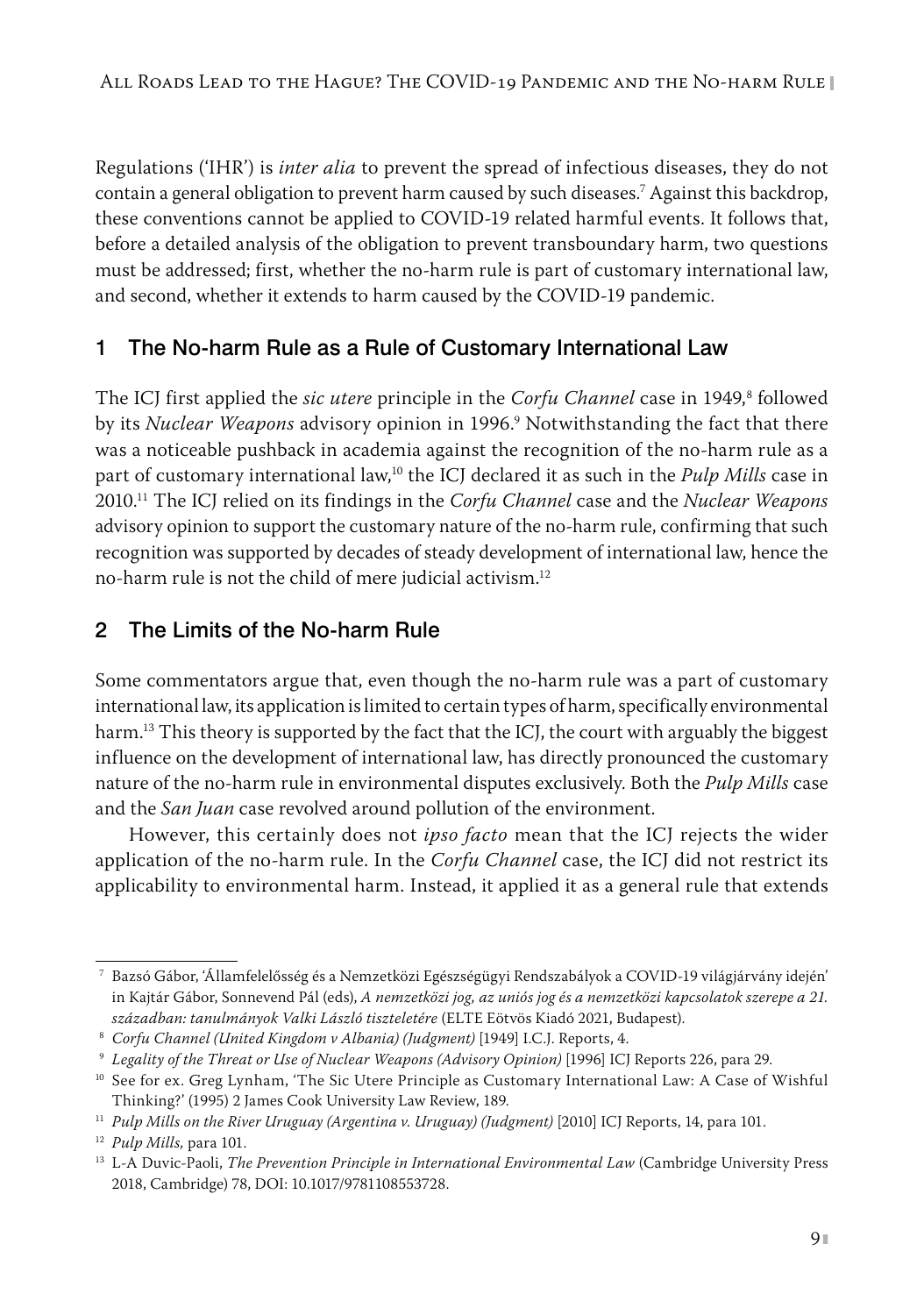to various forms of transboundary harm.14 Since the ICJ has relied on its *Corfu Channel* judgment as a starting point in all subsequent cases where it applied the customary form of the no-harm rule, it stressed that its applicability extends to various fields of international law.<sup>15</sup> However, it must be highlighted that, in accordance with the general principle of *lex specialis derogat legi generali*, the no-harm rule cannot be applied under customary international law if the type of harm is covered by international agreements, such as those for the prevention of terrorism,<sup>16</sup> drug trafficking<sup>17</sup> or nuclear warfare.<sup>18</sup>

The International Law Association ('ILA') goes further, arguing that there is no conflict between the all-encompassing form of the no-harm rule (more specifically the due diligence obligation arising from the no-harm rule) found in the *Corfu Channel* case and its manifestations in different fields of international law, since the broader concept is not operational but only its more specific manifestations.<sup>19</sup> Accordingly, the ILA holds that no conflict of law rules have to be applied in such situations.<sup>20</sup> Even though the ILA acknowledges that the preventive obligation arising from the customary form of the noharm rule has mostly emerged in environmental disputes thus far, it concurs that its applicability goes beyond international environmental law, even extending to international human rights law.21

The Draft Articles on Prevention of Transboundary Harm from Hazardous Activities ('Prevention Draft') adopted by the International Law Commission ('ILC') in 2001 also avoids limiting the applicability of the no-harm rule to the field of international environmental law. The scope of the Prevention Draft extends to '[…] activities not prohibited by international law which involve a risk of causing significant transboundary harm through their physical consequences'.22 Pursuant to the commentary to the Draft Articles, physical harm encompasses any real detrimental effect on, *inter alia*, human health, industry, property, the environment or agriculture.<sup>23</sup>

<sup>14</sup> *Corfu Channel*, 22.

<sup>15</sup> See e.g. *Certain Activities Carried out by Nicaragua in the Border Area (Costa Rica v. Nicaragua), Construction of a Road in Costa Rica along the San Juan River (Nicaragua v. Costa Rica) (Judgment)* [2015] ICJ Reports 665 (hereinafter: *San Juan*), para 104.

<sup>&</sup>lt;sup>16</sup> Convention on the Suppression of Unlawful Acts Relating to International Civil Aviation, signed 23 September 1971, 974 UNTS 177 (entered into force 26 January 1973); *International Convention for the Suppression of* 

Terrorist Bombings, opened for signature 12 January 1998, 2149 UNTS 256. (entered into force 23 May 2001).<br><sup>17</sup> United Nations Convention against Illicit Traffic in Narcotic Drugs and Psychotropic Substances, opened for signature 20 December 1988, 1582 UNTS 95. (entered into force 11 November 1990).

<sup>18</sup> *Treaty on the Prohibition of Nuclear Weapons*, opened for signature 20 September 2017, UN Doc A/ CONF.229/2017/8 (entered into force 22 January 2021).

<sup>19</sup> International Law Association, *Study Group on Due Diligence, Second Report* (2016) 6.

<sup>20</sup> Ibid.

<sup>21</sup> International Law Association, *Study Group on Due Diligence, First Report* (2014) 14–22.

<sup>&</sup>lt;sup>22</sup> Draft Articles on Prevention of Transboundary Harm from Hazardous Activities, with Commentaries, 2001, UN Doc A/56/10, art 1.

<sup>23</sup> Ibid 152, para 4.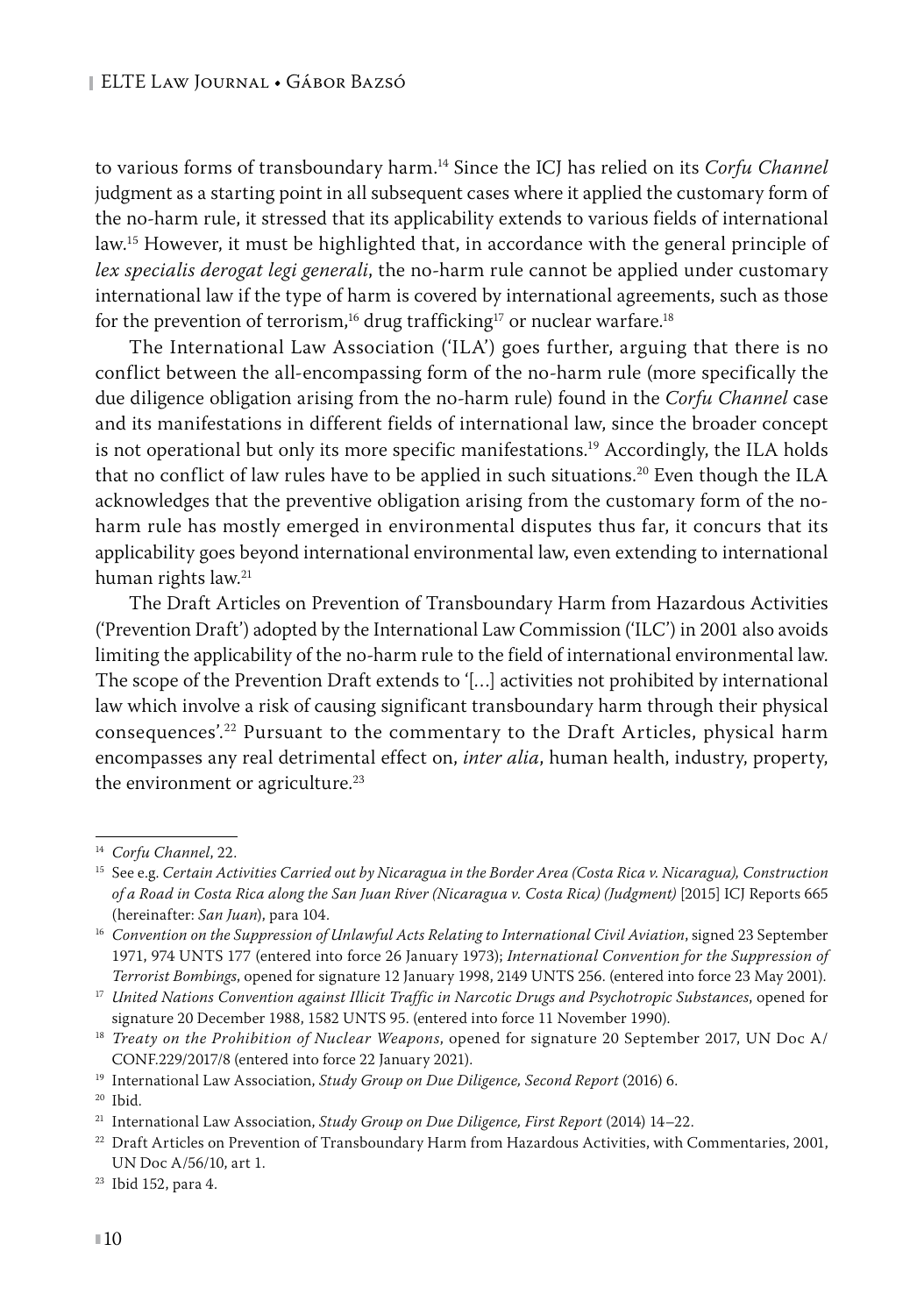The preventive obligation on which the no-harm rule is based plays an increasingly prominent rule in international human rights law as well.<sup>24</sup> Besides the obligation to respect and ensure human rights, states parties to human rights treaties are also under the obligation to protect the human rights of people under their jurisdiction.<sup>25</sup> In other words, human rights conventions contain a clear obligation for states to prevent any harm caused by human rights violations. Consequently, the preventive obligation under international human rights law could be interpreted as a manifestation of the broader concept of the no-harm rule.26

This obligation of prevention is not limited to state territory; hence it also applies extraterritorially under certain conditions. In the *Wall* advisory opinion, the ICJ famously stated that the scope of the International Covenant on Economic, Social and Cultural Rights, as well as the International Covenant on Economic, Social and Cultural rights, extend to situations where a state exercises effective jurisdiction extraterritorially, meaning effective control over a territory or persons outside its borders.<sup>27</sup> This interpretation of the extraterritorial applicability of these prominent human rights treaties was reiterated by the European Court of Human Rights in relation to the European Convention on Human Rights.28

Due to recent developments in international human rights law, this interpretation of the extraterritorial applicability of human rights treaties may become outdated in the nottoo-distant future. Notably, the Covenant of Economic, Social and Cultural Rights does not contain a provision on its scope of application, $^{29}$  which may support its broader application outside of member states' territories, according to the Committee on Economic, Social and Cultural Rights.30 Moreover, the Inter-American Court of Human Rights ('IACtHR') stated that the American Convention of Human Rights applies extraterritorially to situations in which a state exercises control over harmful activity causing harm outside of the state's

<sup>24</sup> International Law Association (n 21) 14–22.

<sup>&</sup>lt;sup>25</sup> Radu Mares, "'Respect" Human Rights: Concept and Convergence' (2014) SSRN Electronic Journal, 2. [<https://](https://www.researchgate.net/publication/272221718_) [www.researchgate.net/publication/272221718\\_'Respect'\\_Human\\_Rights\\_Concept\\_and\\_Convergence>](https://www.researchgate.net/publication/272221718_) accessed 7 February 2021, DOI: 10.2139/ssrn.2387345.

<sup>26</sup> Duvic-Paoli (n 13) 79.

<sup>27</sup> *Legal Consequences of the Construction of a Wall in the Occupied Palestinian Territory (Advisory Opinion)* [2004] ICJ Reports, 136, paras 111—112. Contrast with *Sergio Euben Lopez Burgos v. Uruguay*, HRC, Communication No. R.12/52, 1981, para 12.3.; *Lilian Celiberti de Casariego v. Uruguay*, HRC, Communication No. 56/1979, 1984, para 10.3.

<sup>28</sup> See, for example *Bankovic and Others v Belgium and Others* [2001] App. No 52207/99, ECtHR, para 66.; *Al‑Skeini and Others v. United Kingdom*, App. No. 55721/07, ECtHR, 7 July 2011, para 130.

<sup>29</sup> *Wall* Advisory Opinion, para 112.

<sup>&</sup>lt;sup>30</sup> International Covenant on Economic, Social and Cultural Rights, opened for signature 19 December 1966, 993 UNTS 3 (entered into force 3 January 1976), art 2; Committee on Economic, Social and Cultural Rights: General Comment 24, paras 26–28; Committee on Economic, Social and Cultural Rights, 'Statement on the Obligations of States Parties Regarding the Corporate Sector and Economic, Social and Cultural Rights' (2011) para 5.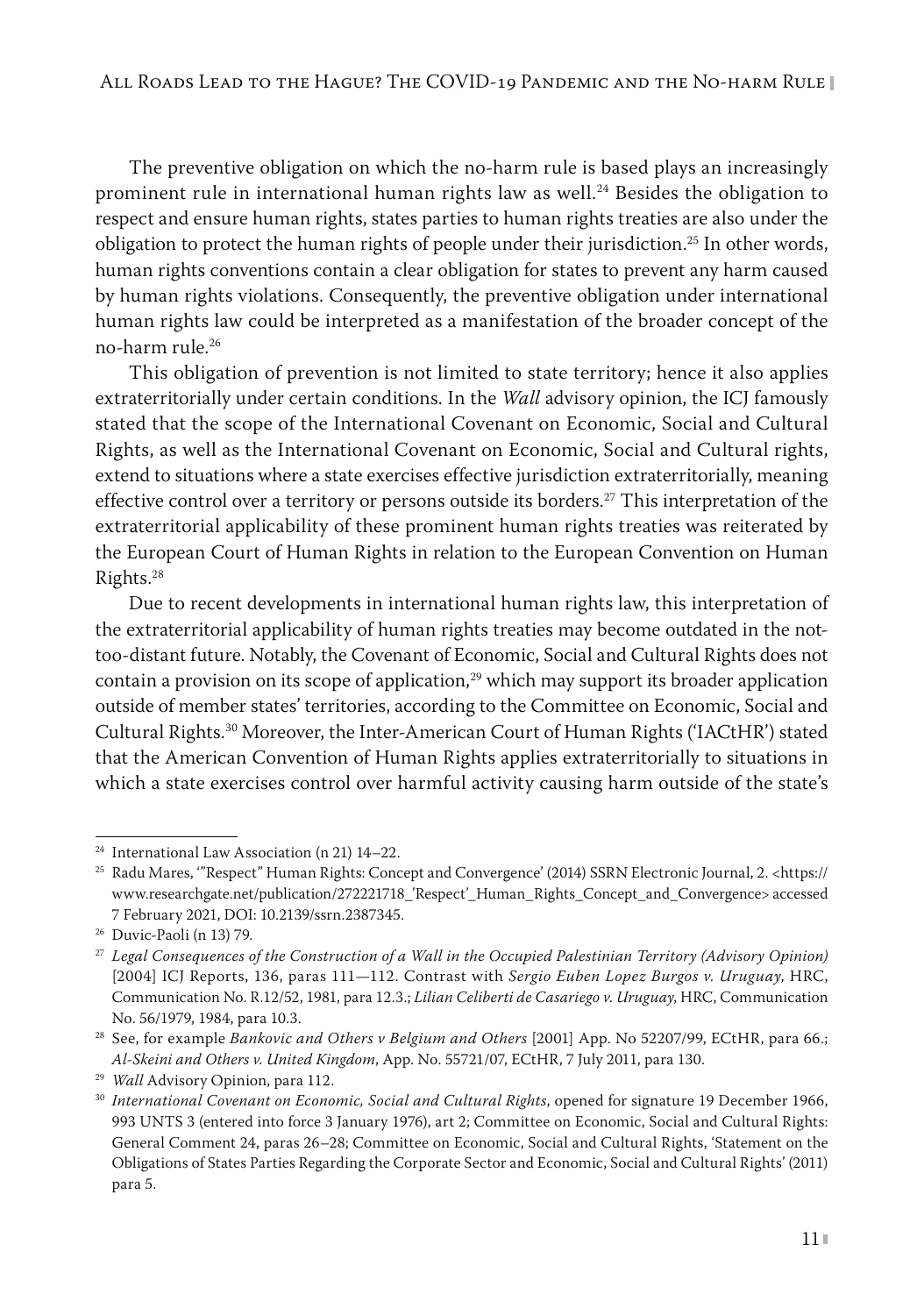territory.31 This is an important development, as the IACtHR based the applicability of a human rights treaty on control over the activity causing the harm, instead of the injured person or territory where the violation occurred. Therefore, the IACtHR draws a clear connection between the rationale of the no-harm rule, which applies in relation to all harmful activities under a state's jurisdiction, and the extraterritorial applicability of human right conventions. Ecuador put forward a similar argument in the *Aerial Herbicide Spraying* case, stating that Columbia violated the human rights of Ecuadorian citizens by polluting Ecuador's air and soil.32 However, the proceedings were discontinued after the parties settled their dispute amicably. If this theory were to gain wider recognition in practice, human rights conventions, similar to the no-harm rule, could *mutatis mutandis* be applied to adjudge harm caused as a result of the COVID-19 pandemic.

# III The Substantive Elements of Transboundary Harm in the Context of COVID-19

An activity under a state's jurisdiction and the harm caused thereby must meet certain requirements to classify as transboundary harm, triggering states' preventive obligations. These requirements are conjunctive; therefore, all of them must be fulfilled to meet the criteria of transboundary harm.33 Xue Hanquin, former vice-president of the ICJ, laid down four basic requirements in her monograph on the no-harm rule based on the work of Oscar Schachter. The four conjunctive requirements are:<sup>34</sup>

- 1. the harm must be physical,
- 2. the harm must be transboundary in nature,
- 3. there must be a causal link between the harmful activity and the harm,
- 4. the harm must meet a certain severity.

These four requirements will be discussed in turn to determine whether the harm caused by the COVID-19 pandemic can be categorised as transboundary harm in the application of the no-harm rule.

<sup>31</sup> Inter-American Court of Human Rights, *Advisory Opinion OC-23/17* [2017] paras 101–102; See Alan Boyle, 'Human Rights and the Environment: Where Next?' (2012) 23 (3) The European Journal of International Law, 638, DOI: 10.1093/ejil/chs054.

<sup>32</sup> *Case Concerning Aerial Herbicide Spraying (Ecuador v. Colombia) (Memorial of Ecuador)* [2009] 273, para 8.2.

<sup>33</sup> Xue Hanqin, *Cambridge studies in international and comparative law: Transboundary damage in international law* (Cambridge University Press 2003, Cambridge) 4, DOI: 10.1017/CBO9780511494642.

<sup>34</sup> Hanqin (n 33) 6.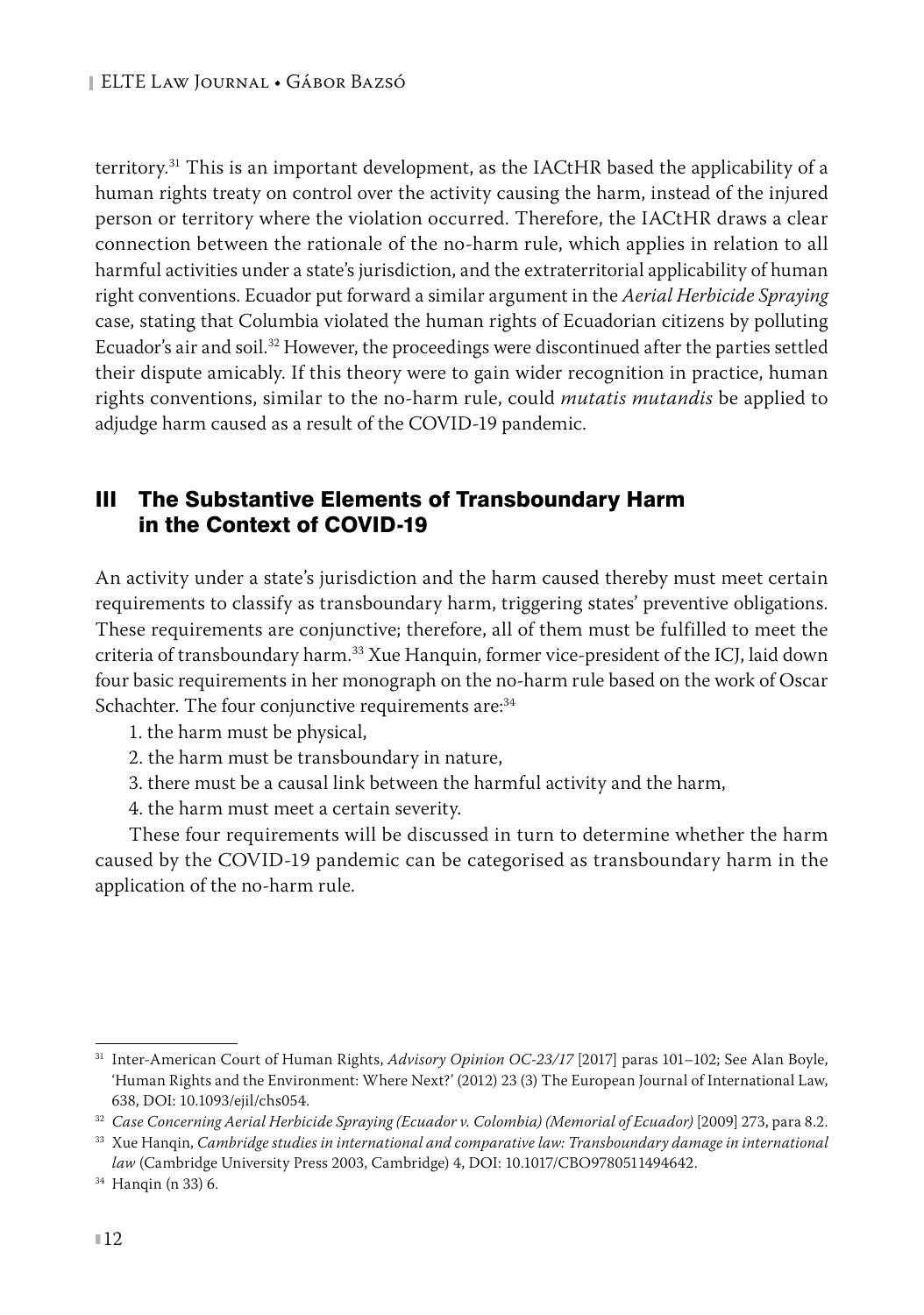#### 1 The Physical Nature of the Harm

The harmful activity must result in material harm, such as degradation of the flora and fauna or loss of human life. It follows that economic loss does not fall into that category. This is also evident from Article 1 of the Prevention Draft, which limits the scope of the draft to events causing harm through their physical consequences. While a serious discussion ensued between states on whether to include both material and immaterial harm to the Prevention Draft, they finally decided on the more limited approach.<sup>35</sup>

Consequently, only the physical effects of the COVID-19 pandemic fall into the category of harm in the application of the no-harm rule, including loss of life, or deleterious health effects. However, the disastrous ramifications of the pandemic on the global economy is outside the purview of transboundary harm, which would certainly have a noticeable effect on the amount of compensation awarded to injured states.<sup>36</sup>

## 2 The Transboundary Nature of Harm

The obligation to prevent transboundary harm only arises if the harm violates the territorial sovereignty of another state.<sup>37</sup> This only occurs, when the harmful effects materialise within that state.<sup>38</sup> Hangin holds that the harmful effects can travel through air, water or soil.<sup>39</sup>

In contrast, in the *Iron Rhine* arbitration, the Permanent Court of Arbitration pronounced that the obligation to prevent transboundary harm also arises in cases where a state causes harm through the exercise of a certain right. In the *Iron Rhine* arbitration, this right was Belgium's right of transit through certain territories of the Netherlands.<sup>40</sup> The tribunal declared the following:

[...] where a state exercises a right under international law within the territory of another state, considerations of environmental protection also apply. The exercise of Belgium's right of transit, as it has formulated its request, thus may well necessitate measures by the Netherlands to protect the environment to which Belgium will have to contribute as an integral element of its request.<sup>41</sup>

<sup>35</sup> Ibid.

<sup>&</sup>lt;sup>36</sup> 'Which top economies have suffered worst GDP fall due to COVID-19?' <[https://www.businesstoday.in/](https://www.businesstoday.in/current/economy-politics/which-top-economies-have-suffered-worst-gdp-fall-due-to-covid-19/story/414683.html) [current/economy-politics/which-top-economies-have-suffered-worst-gdp-fall-due-to-covid-19/story/414683.](https://www.businesstoday.in/current/economy-politics/which-top-economies-have-suffered-worst-gdp-fall-due-to-covid-19/story/414683.html) [html>](https://www.businesstoday.in/current/economy-politics/which-top-economies-have-suffered-worst-gdp-fall-due-to-covid-19/story/414683.html) accessed 7 February 2021.

<sup>37</sup> *Lake Lanoux arbitration (Spain v. France)* [1957] RIAA, vol. XII, 306-310; *Trail Smelter Arbitration (U.S. v. Canada)* [1941] 3 U.N. Rep. Int'l Arb. Awards 1905, 1965; *San Juan*, para 174.

<sup>38</sup> Hanqin (n 33) 8.

<sup>39</sup> Hanqin (n 33) 9.

<sup>40</sup> *Iron Rhine Railway (Belgium v. Netherlands) (Award)* [2005] 27 RIAA, para 35.

<sup>41</sup> *Iron Rhine Railway*, para 223.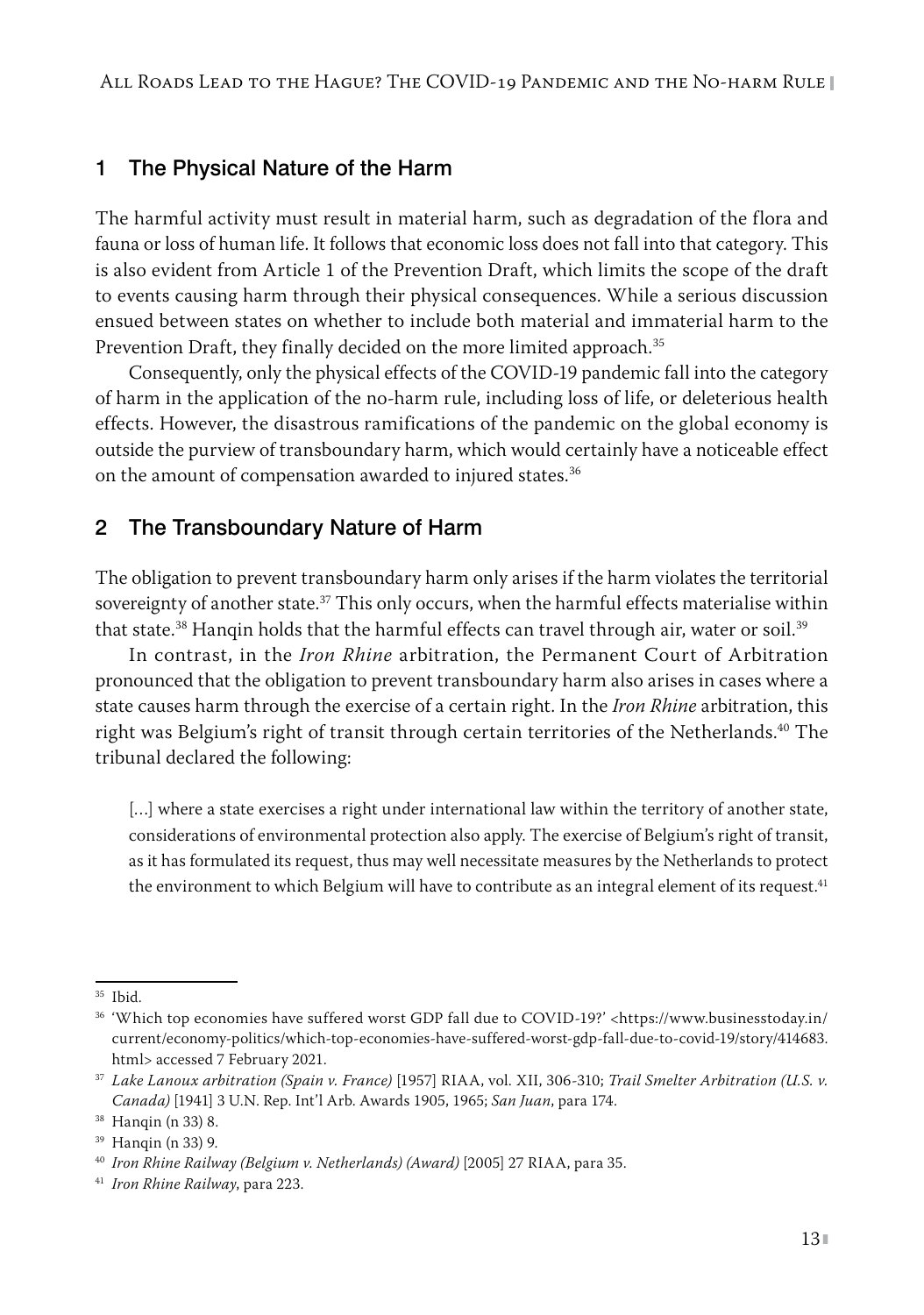Through this pronouncement, the tribunal extended the definition of transboundary harm, as, in cases factually comparable to the *Iron Rhine* arbitration, the potential harm and the activity causing such harm would both occur within one state. In *Iron Rhine*, it was only the right of transit enshrined within the 1839 Treaty between Belgium and the Netherlands relative to the Separation of their Respective Territories, which rendered the potential harm transboundary.<sup>42</sup> Henceforth, the view that the harmful event and the harm itself must be separated by boundaries in order to qualify as transboundary harm does not hold up, and the harmful effects do not necessarily need to be transmitted via water, air or soil.

SARS-CoV-2, the virus causing COVID-19, does not travel from one state to another though water, air or soil either. It is mainly spread through airborne exposure, when an infected person speaks, coughs or sneezes.43 Hence it shows certain similarities to air pollution, which was the subject of the famous *Trail Smelter* arbitration. However, people generally contract COVID-19 when they are approximately 1-2 metres apart from an infected person.44 For this reason, the spread of COVID-19 is not exactly analogous to air pollution, as the virus cannot travel in the air from one state to another. However, this does not rebut the transboundary nature of COVID-19-related harm. The carrier of the virus is simply not the air, water or soil, but the human body itself, when it carries the virus across borders and eventually spreads it to citizens of different states. Neither the ICJ, nor any other international court or tribunal, has ruled this out as a possible way for the transboundary movement of harmful effects. Consequently, the harm caused as a result of the COVID-19 pandemic is transboundary in nature.

## 3 The Causal Link between the Harmful Activity and the Harm; Standard of Proof

A state's responsibility cannot be invoked for the violation of the no-harm rule without a sufficient causal link between the harmful activity and the harm itself. In accordance with the practice of international courts and tribunals, such a causal link must be clear and direct.45 The ICJ has previously stated that a causal link is clear and direct only if the violation of an international obligation would not have happened but for the injurious

<sup>42</sup> See Duvic-Paoli (n 13) 148.

<sup>43</sup> Pál Tibor (ed), *Az orvosi mikrobiológia tankönyve* (Medicina Könyvkiadó 2013, Budapest) 210–211; 'Coronavirus disease (COVID-19): How is it transmitted?' <[https://www.who.int/emergencies/diseases/novel](https://www.who.int/emergencies/diseases/novel-coronavirus-2019/question-and-answers-hub/q-a-detail/coronavirus-disease-covid-19-how-is-it-transmitted)[coronavirus-2019/question-and-answers-hub/q-a-detail/coronavirus-disease-covid-19-how-is-it-transmitted](https://www.who.int/emergencies/diseases/novel-coronavirus-2019/question-and-answers-hub/q-a-detail/coronavirus-disease-covid-19-how-is-it-transmitted)> accessed 7 February 2021.

<sup>44</sup> 'Coronavirus disease…' (n 43).

<sup>45</sup> Draft Articles on Prevention of Transboundary Harm from Hazardous Activities, with Commentaries, 2001, UN Doc A/56/10, 151; *San Juan*, para 119; *Pulp Mills*, para 180; *Corfu Channel*, paras 244 and 265; *South China Sea Arbitration (Philippines v China) (Award)* [2016] PCA Case No 2013-19, ICGJ 495, para 971.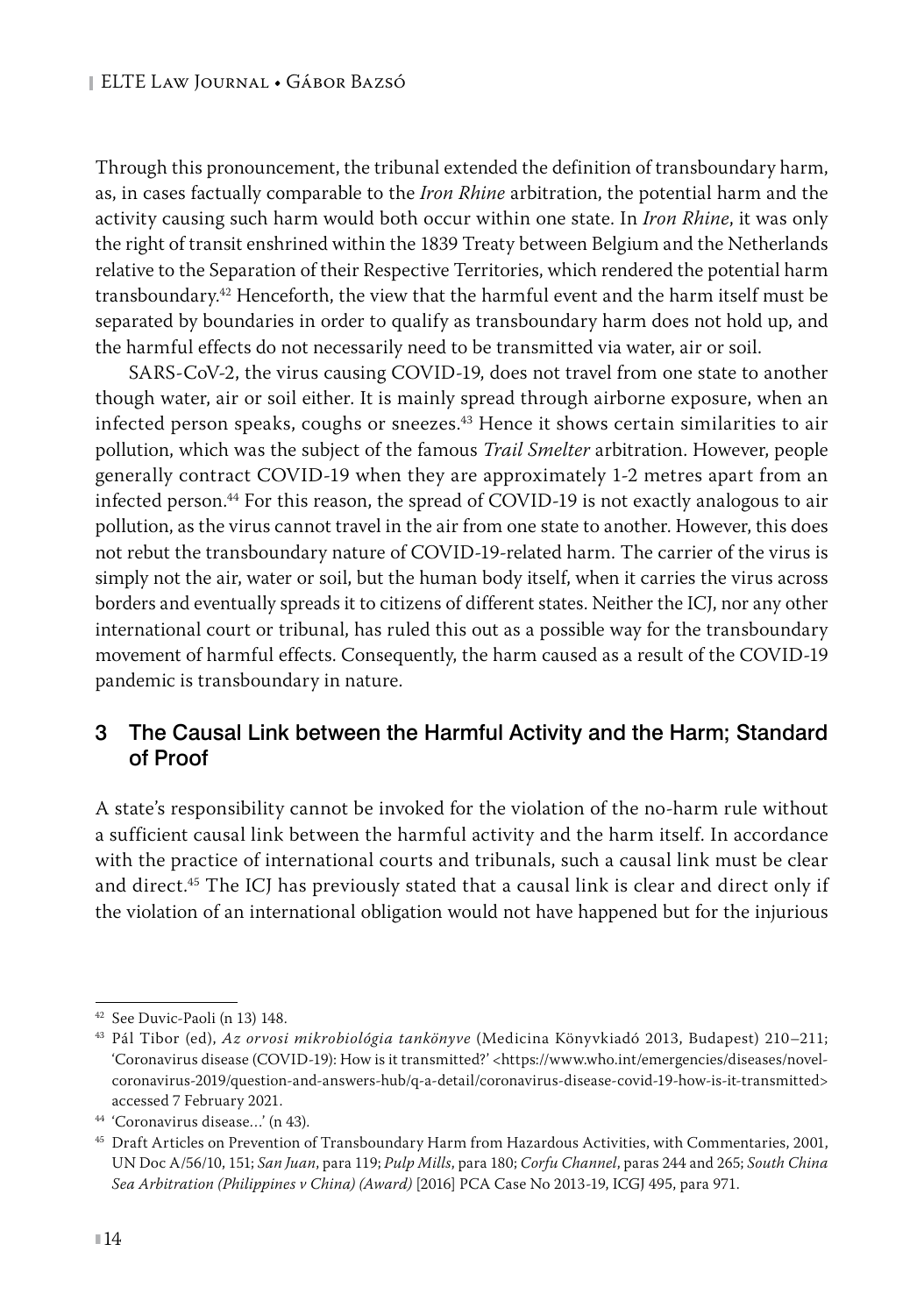activity.46 This has been referred to as the but-for causal test or *sine qua non* test in academia and practice. However, fulfilling the but-for test would pose an almost insurmountable challenge when it comes to the application of the no-harm rule to the COVID-19 pandemic. It would be unreasonable to require injured states to prove that the sole reason for COVID-19's havoc within their territories was the omission of the other party or parties to the dispute, which would be expected to meet the but-for test. With regard to the COVID-19 pandemic, this would require injured states to prove that the acts or omissions of any other state not party to the dispute, as well as natural contributors – such as changes in temperature – played no direct or indirect part in the deleterious effects of the pandemic within the injured states. Such a requirement would disregard the unavoidable reality that full scientific certainty can almost never be reached where the facts of the case are as deeply complex as those in disputes concerning transboundary harm.<sup>47</sup>

Instead of the but-for test, the application of the necessary element of a sufficient set test ('NESS test') would lead to more reasonable outcomes. Under the NESS test, a causal connection consists of several elements, which are all necessary to reach the outcome. Thereby, causality exists between the cause and each necessary causal element.<sup>48</sup> The NESS test is the appropriate causal test in cases where the cause is the result of several interdependent factors. Such cases include most transboundary harm-related disputes, in which several causal factors, such as wind direction, precipitation levels or the natural life cycles of animals, can all interact with different human activities to influence the outcome. The harm caused by the COVID-19 pandemic also holds these characteristics, as the harmful effects of the pandemic cannot be traced back to the sole act or omission of one state, since its spread could be altered by the appearance of new mutations or temperature fluctuations.49 Such a causal test was applied by the ICJ in the *San Juan* case, where the ICJ based its decision on just and reasonable inference in appraising the damage rather than looking for the cause without which the damage would not have happened.<sup>50</sup> A form of the but-for test has also been applied in a number of international arbitrations, too. In the *Naulilaa* case, the tribunal applied this test for Portugal's claim for reparation against

<sup>46</sup> *Application of the Convention on the Prevention and Punishment of the Crime of Genocide (Bosnia Hercegovina v Serbia and Montenegro) (Judgment)* [2007] ICJ Reports 43, para 462; James Crawford, *State Responsibility: The General Part* (Cambridge University Press 2013, Cambridge), 499, DOI: 10.1017/CBO9781139033060; *Factory at Chorzów (Germany v. Poland) (Judgement on Merits)* [1928] P.C.I.J. (ser. A) No. 17, para 68.

<sup>47</sup> Sulyok Katalin, 'A tudományos bizonytalanság forrásai és szerepe a természet- és környezetvédelmi döntések ökológiai megalapozhatóságában' (2013) 19 Természetvédelmi Közlemények, 62–73.

<sup>48</sup> Anthony Maurice Honoré, 'Causation in the Law' (Stanford Encyclopedia of Philosophy 2010, Stanford) 6, DOI: 10.1017/S0008197300010205.

<sup>49</sup> 'Episode #20 – COVID-19 – Variants & Vaccines' <[https://www.who.int/emergencies/diseases/novel-coronavirus-](https://www.who.int/emergencies/diseases/novel-coronavirus-2019/media-resources/science-in-5/episode-20---covid-19---variants-vaccines?gclid=CjwKCAiAjp6BBhAIEiwAkO9WutuS68rvoPaCRVYz4bm9BoY-Qkj__O5uiMseWw8Ry4AMZ2_pgbqhGxoCrTkQAvD_BwE)[2019/media-resources/science-in-5/episode-20---covid-19---variants-vaccines?gclid=CjwKCAiAjp6BBhAIEiw](https://www.who.int/emergencies/diseases/novel-coronavirus-2019/media-resources/science-in-5/episode-20---covid-19---variants-vaccines?gclid=CjwKCAiAjp6BBhAIEiwAkO9WutuS68rvoPaCRVYz4bm9BoY-Qkj__O5uiMseWw8Ry4AMZ2_pgbqhGxoCrTkQAvD_BwE) [AkO9WutuS68rvoPaCRVYz4bm9BoY-Qkj\\_\\_O5uiMseWw8Ry4AMZ2\\_pgbqhGxoCrTkQAvD\\_BwE](https://www.who.int/emergencies/diseases/novel-coronavirus-2019/media-resources/science-in-5/episode-20---covid-19---variants-vaccines?gclid=CjwKCAiAjp6BBhAIEiwAkO9WutuS68rvoPaCRVYz4bm9BoY-Qkj__O5uiMseWw8Ry4AMZ2_pgbqhGxoCrTkQAvD_BwE)> accessed 13 February 2021.

<sup>50</sup> *Certain Activities Carried Out by Nicaragua in the Border Area (Costa Rica v. Nicaragua) (Judgement on Compensation)* [2018] ICJ Reports 15, para 35.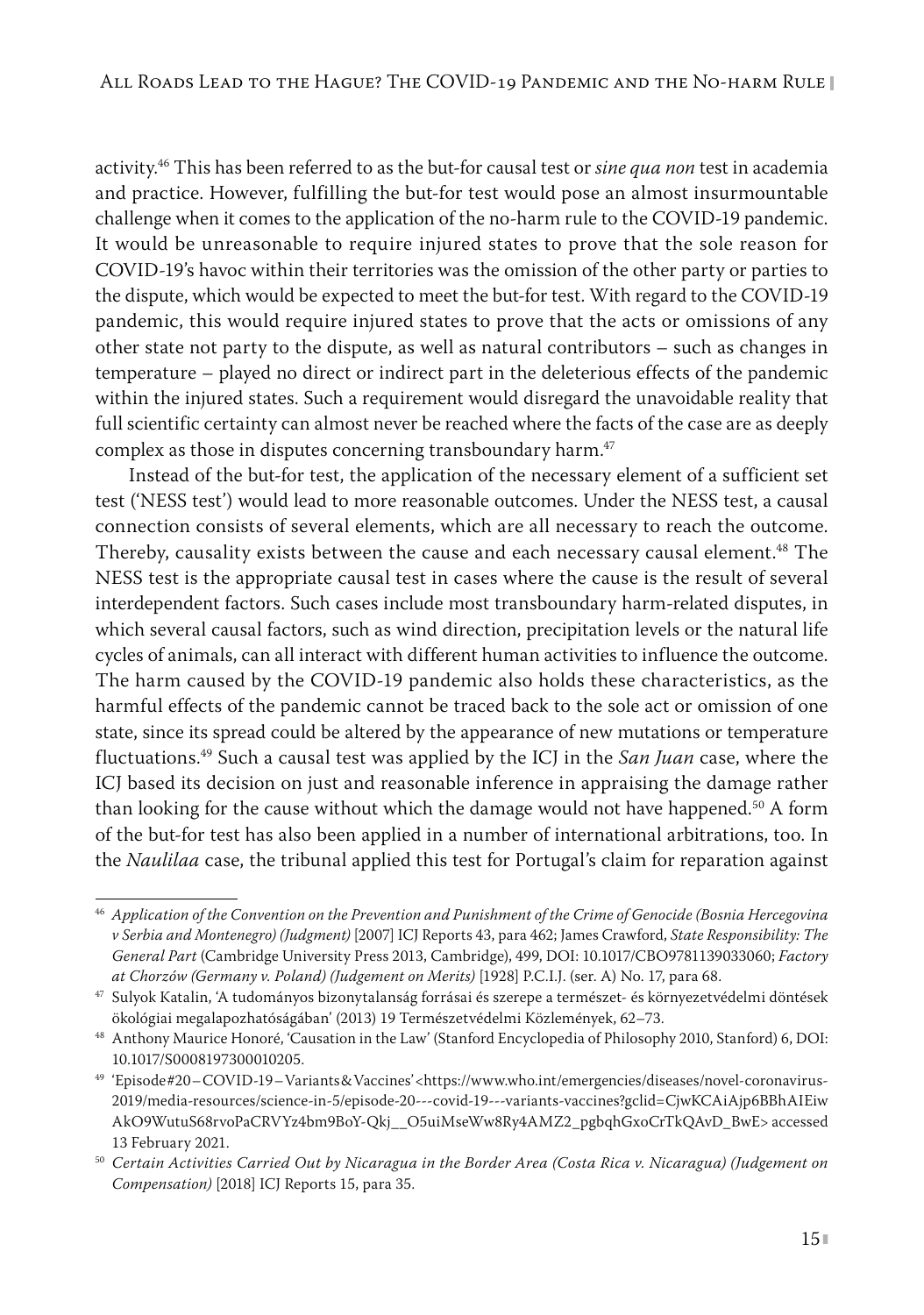Germany when evaluating the cause of the loss of livestock as a possible result of Germany's acts of aggression.51 As Ilias Plakokefalos argues, in the *CME* investment arbitration, the tribunal also seems to have applied the NESS test, as it was looking for 'a cause' rather than 'the cause' of the result.52 Additionally, a form of the NESS test was applied in the *Methanex* case, where the tribunal stated that causality exists if they are able to 'connect the dots' between the different necessary causal elements.<sup>53</sup>

Applying the NESS test to create a causal link between the harm caused as a result of the pandemic and the conduct of certain states would allow international dispute settlement bodies to take into account all possible causal elements without the infeasible task of pinpointing one single cause of a causation that has affected millions so far.

The standard of proof necessary in the application of the no-harm rule to the COVID-19 pandemic is certainly crucial. Such a dispute would most likely be flooded with expert opinions, all drawing completely contradictory conclusions. The standard of proof applied by the ICJ in disputes involving transboundary harm has commonly been 'clear' or 'convincing' evidence or the combination of the two.<sup>54</sup> The court has also asserted that direct evidence is not always necessary to meet the standard of proof.55 For example, in the *Corfu Channel* case, the ICJ declared that indirect evidence is also accepted if all direct evidence is under the exclusive control of a state other than the state on which the burden of proof lies.<sup>56</sup> In such cases, the ICJ is more lenient and accepts inferences of fact and circumstantial evidence if they leave no room for reasonable doubt and lead to a logical conclusion.<sup>57</sup>

## 4 The Severity of the Harm

The severity of harm is also a decisive factor in the application of the no-harm rule. Insignificant harmful effects do not meet the criteria of transboundary harm. In caselaw,<sup>58</sup> as well as in the Prevention Draft, the accepted term is 'significant' harm to describe

<sup>51</sup> *Responsabilité de l'Allemagne en raison des actes commis postérieurement au 31 juillet 1914 et avant que le Portugal ne participât a la guerre (Portugal v. Allemagne)* [1930], UNRIAA, vol. 2, 1035. See Ilias Plakokefalos, 'Causation in the Law of State Responsibility and the Problem of Overdetermination: In Search of Clarity' (2015) 26 (2) The European Journal of International Law, 486–487, DOI: 10.1093/ejil/chv023.

<sup>52</sup> Plakokefalos (n 51) 491.

<sup>53</sup> The subject of the Methanex case was harm caused by a chemical, MTBE. See *Methanex Corporation v. United States of America (Final Award of the Tribunal on Jurisdiction and Merits)* [2005] Part III. Chapter B, 2.

<sup>54</sup> *Pulp Mills*, paras 225 and 228; San Juan, para 119.

<sup>55</sup> *Sovereignty over Pulau Ligitan and Pulau Sipadan Islands (Indonesia v. Malaysia) (Judgment)* [2002] ICJ Reports 625, para 90; *Oil Platforms (Islamic Republic of Iran v. United States of America) (Judgment)* [2003] ICJ Reports 161, para 60; *Armed Activities on the Territory of the Congo (Democratic Republic of Congo v. Rwanda) (Judgement)* [2005] ICJ Reports 168, para 159.

<sup>56</sup> *Corfu Channel*, 18.

<sup>57</sup> Ibid.

<sup>58</sup> *San Juan*, paras 153 and 187; *Pulp Mills*, para 101.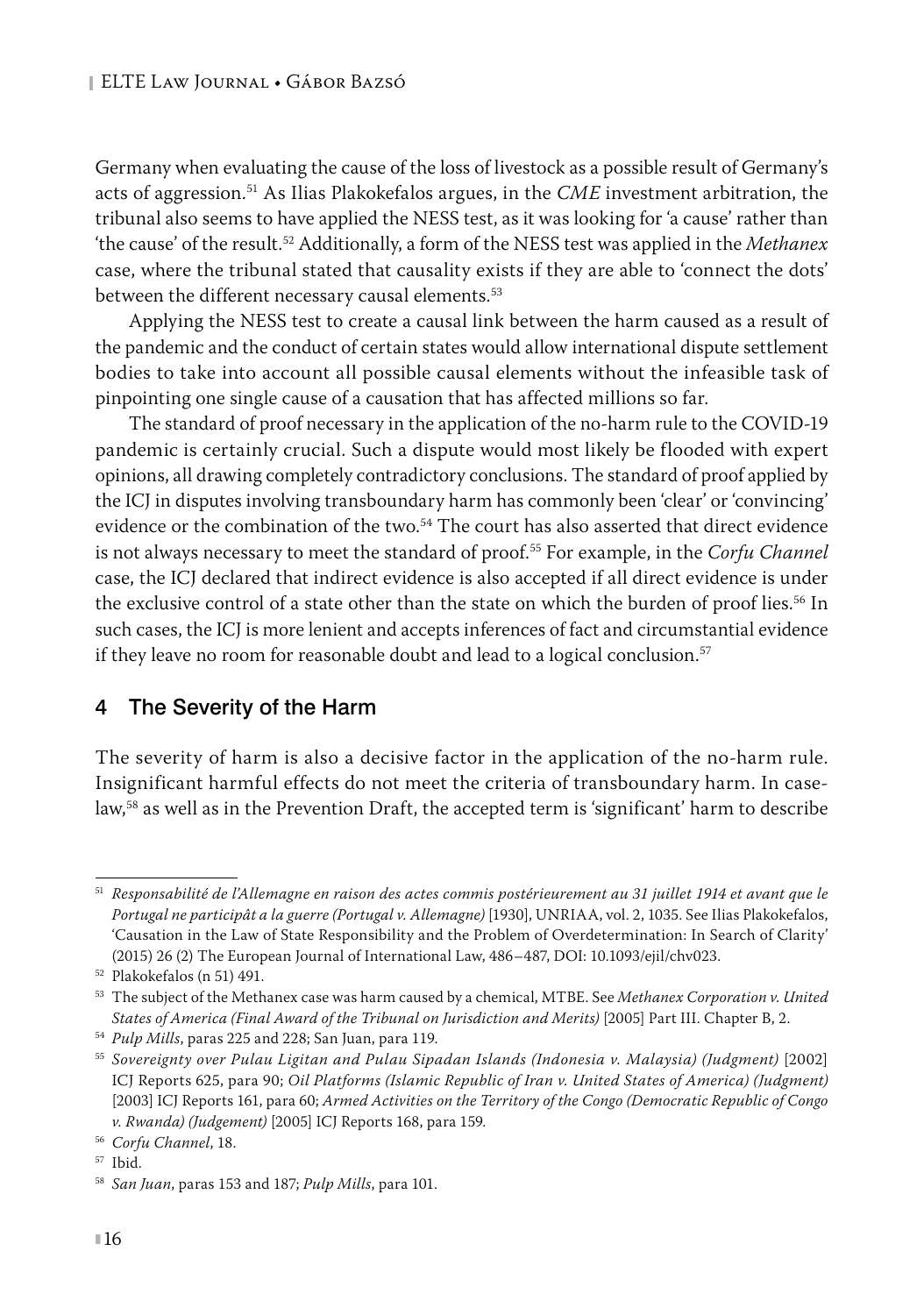the required seriousness of the transboundary effects.<sup>59</sup> Pursuant to the Prevention Draft, significant harm is more than 'detectable' but does not need to be 'serious' or 'substantial'.<sup>60</sup> It is enough if the activity has a real detrimental effect on people, property or the environment.<sup>61</sup>

With regard to the COVID-19 pandemic, the severity of harm must be assessed in relation to the parties to the potential dispute. While it is beyond the goal of this paper to appraise such severity in relation to each state individually, the ever-growing death toll indicates that the harm caused by the pandemic within the vast majority of the international community greatly surpasses the threshold of 'detectable' harm.<sup>62</sup>

# IV The Obligation to Prevent Significant Transboundary Harm

In accordance with the no-harm rule, states are not required to succeed eventually in preventing significant transboundary harm. Hence, the obligation arising from the noharm rule is an obligation of conduct, as opposed to an obligation of result.<sup>63</sup> It follows that the preventive obligation of the no-harm rule is an obligation of due diligence.<sup>64</sup> This clearly separates state responsibility for the emergence of COVID-19 and state responsibility for its eventual destruction as a pandemic. Attribution could be a decisive factor for the former in determining whether the responsibility of any state could be invoked for the appearance of COVID-19.65 However, attribution is not an imperative question for the latter, as states must exercise due diligence to prevent harm, regardless of whether the harmful activity within

<sup>59</sup> Draft Articles on Prevention of Transboundary Harm from Hazardous Activities, with Commentaries, 2001, UN Doc A/56/10, 152.

<sup>60</sup> Ibid.

<sup>61</sup> Ibid.

<sup>62</sup> 'Coronavirus Disease (COVID-19) Dashboard' [<https://covid19.who.int/?gclid=Cj0KCQiAvP6ABhCjARIs](https://covid19.who.int/?gclid=Cj0KCQiAvP6ABhCjARIsAH37rbS-ppjUwAoIgvVmkj4zxn5CXVEWBEIsFt_1CL83yVI3oGQ99-By60YaAr3qEALw_wcB) [AH37rbS-ppjUwAoIgvVmkj4zxn5CXVEWBEIsFt\\_1CL83yVI3oGQ99-By60YaAr3qEALw\\_wcB>](https://covid19.who.int/?gclid=Cj0KCQiAvP6ABhCjARIsAH37rbS-ppjUwAoIgvVmkj4zxn5CXVEWBEIsFt_1CL83yVI3oGQ99-By60YaAr3qEALw_wcB) accessed 7 February 2021.

<sup>63</sup> Timo Koivurova, 'Due Diligence' in Max Planck Encyclopedia of Public International Law (OUP 2010), <[https://](https://opil.ouplaw.com/view/10.1093/law:epil/9780199231690/law-9780199231690-e1034) [opil.ouplaw.com/view/10.1093/law:epil/9780199231690/law-9780199231690-e1034>](https://opil.ouplaw.com/view/10.1093/law:epil/9780199231690/law-9780199231690-e1034) accessed 25 March 2019; *Pulp Mills*, para 101.

<sup>64</sup> Duvic-Paoli (n 13), 199; Draft Articles on Prevention of Transboundary Harm from Hazardous Activities, with Commentaries, 2001, UN Doc A/56/10, p. 154, para 10; *Pulp Mills*, paras 101 and 187.

<sup>65</sup> According to experts, the SARS-CoV-2 is a zoonotic virus that was transmitted from an animal to a human, without any human intervention. See Smriti Mallapaty, Amy Maxmen, Ewen Callaway, '"Major stones unturned": COVID origin search must continue after WHO report, say scientists. Investigation team rules out idea that the coronavirus came from a laboratory leak, but offers two hypotheses popular in Chinese media' (2021) Nature [<https://www.nature.com/articles/d41586-021-00375-7>](https://www.nature.com/articles/d41586-021-00375-7) accessed 13 February 2021. While allegations of a potential lab-leak have recently surfaced, this theory has not been substantiated with sufficient evidence as of the writing of this paper. See Amy Maxmen, Smriti Mallapaty, 'The COVID lab-leak hypothesis: what scientists do and don't know' (2021) Nature <[https://www.nature.com/articles/d41586-021-](https://www.nature.com/articles/d41586-021-01529-3) [01529-3>](https://www.nature.com/articles/d41586-021-01529-3) accessed 27 June 2021.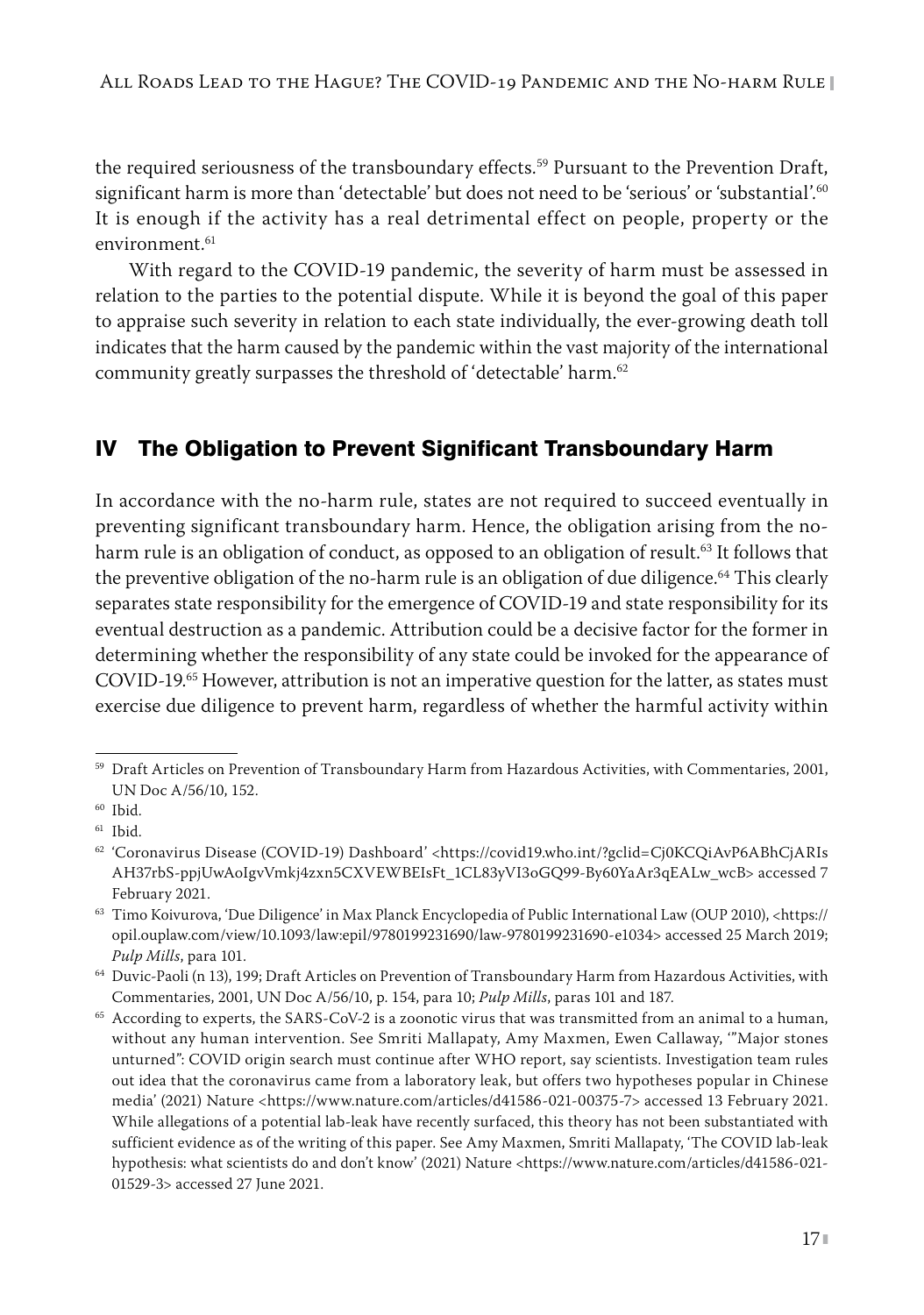their jurisdiction is imputable to them. Therefore, even if it is proved beyond any doubt that no member of the international community can be held responsible for the emergence of the disease itself, their obligation to prevent harm caused by it would remain unchanged.

According to the ILA, due diligence obligations are objective, which means that states must do what could be reasonably expected from the international community in general.<sup>66</sup> States' individual capabilities could only be taken into consideration if the specific due diligence obligation expressly so allows. $67$  In contrast, some publicists believe that there should be a clear differentiation between states, based on their capacity to deal with activities that may cause transboundary harm. They hold that the approach of common but differentiated responsibilities ('CBDR') – which originates in international environmental law – would lead to more equitable outcomes in examining state responsibility for epidemics.<sup>68</sup> Applying CBDR in the context of the COVID-19 pandemic would mean that all affected states would be under a preventive obligation; however, the extent of that obligation and in turn, states' responsibilities would vary based on their capabilities and their role in the global prevention of the pandemic. Nonetheless, CBDR has never so far been applied in disputes that revolved around the customary obligation to prevent transboundary harm.

It is accepted in case-law that it is not the harm itself that triggers states' preventive obligations, but the risk of harm.<sup>69</sup> The degree of tolerable risk can vary based on the seriousness of potential harm.<sup>70</sup> Therefore, a state can violate the no-harm rule even if the harm has not even materialised. For example, in *San Juan*, the ICJ stated that Costa Rica had not complied with its preventive obligation under general international law to conduct an environmental impact assessment, even though it eventually found that transboundary harm had not occurred.71 Consequently, states' *ex post facto* conduct would result in a violation of their due diligence obligation to prevent any COVID-19-related harm, given that the threat of harm was identified beforehand. Based on the jurisprudence of the ICJ and other international tribunals, the elements of states' obligation to exercise due diligence are the following:

<sup>66</sup> International Law Association (n 19) 13–18.

<sup>67</sup> Ibid.

<sup>68</sup> See, for example Matiangai V. S. Sirleaf, 'Responsibility for Epidemics' (2018) 97 Texas Law Review; Abhimav Verma, 'Adapting Common But Differentiated Responsibility to the Global Cooperation for COVID-19 Response' (2020) Columbia Journal of International Affairs <[https://jia.sipa.columbia.edu/online-articles/](https://jia.sipa.columbia.edu/online-articles/adapting-common-differentiated-responsibility-global-cooperation-covid-19-response) [adapting-common-differentiated-responsibility-global-cooperation-covid-19-response](https://jia.sipa.columbia.edu/online-articles/adapting-common-differentiated-responsibility-global-cooperation-covid-19-response)> accessed 7 February 2021.

<sup>&</sup>lt;sup>69</sup> San Juan, para 227. According to the International Law Commission, this is a manifestation of the precautionary principle, which is also enshrined in art 15 of the Rio Declaration. See Draft Articles on Prevention of Transboundary Harm from Hazardous Activities, with Commentaries, 2001, UN Doc A/56/10, 162.

<sup>70</sup> Draft Articles on Prevention of Transboundary Harm from Hazardous Activities, with Commentaries, 2001, UN Doc A/56/10, Article 2.

<sup>71</sup> *San Juan*, para 161–162.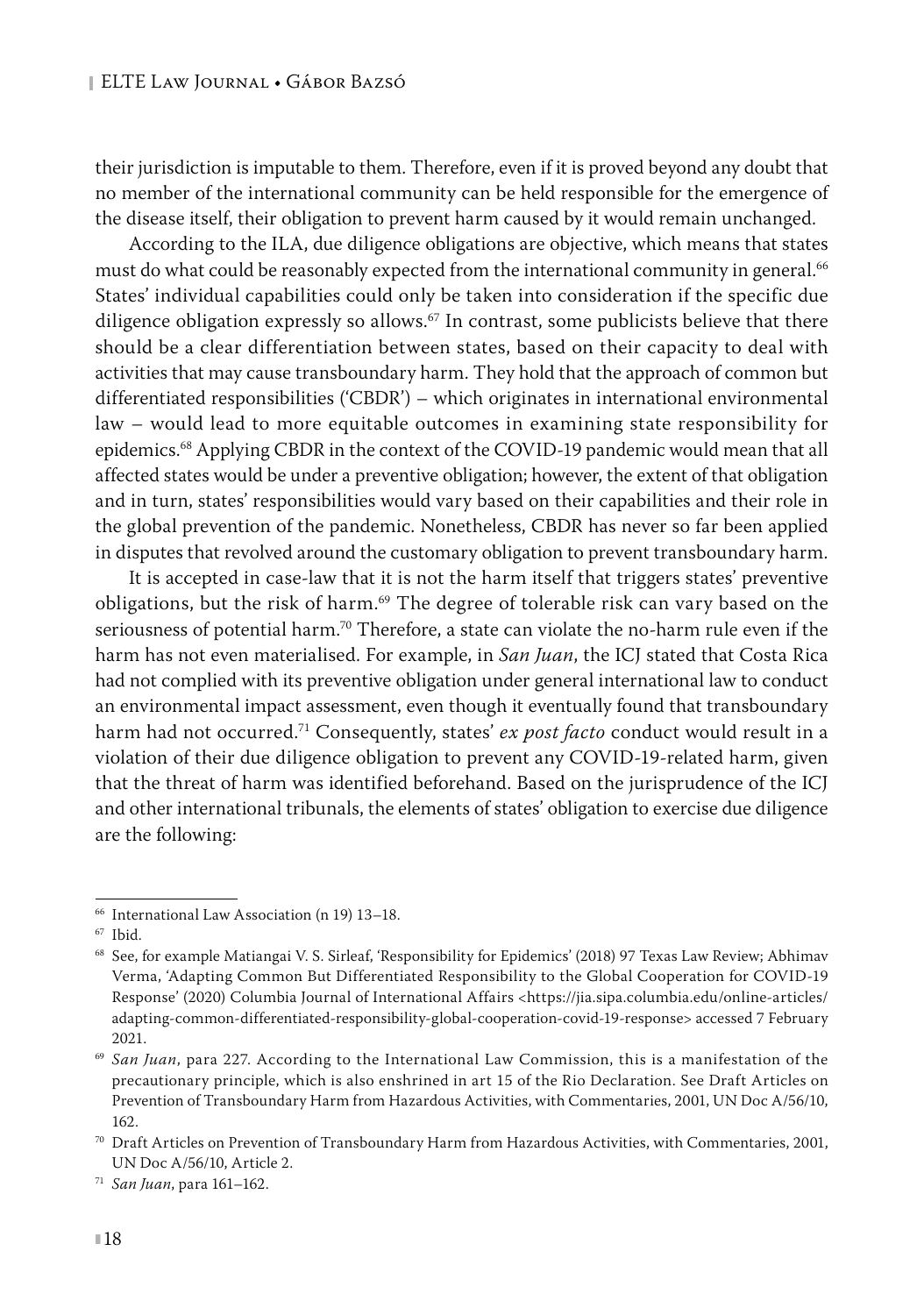1. the obligation to conduct an impact assessment or risk assessment, $72$ 

2. the obligation to establish and enforce an appropriate regulatory framework,<sup>73</sup>

3. the obligation to cooperate.74

The obligation to conduct an impact assessment or risk assessment originates from environmental disputes such as the *Pulp Mills* case or the *San Juan* case. As the ILA stated, the specific elements of the obligation to exercise due diligence vary based on the facts of the case at hand.75 Therefore, a state is only obliged to conduct such an assessment if that contributes at any degree to the identification of risk. Discharging this obligation would also have been quite useful in the context of COVID-19, as through conducting thorough risk assessments, China could potentially have identified imminent health risks within its territory that contributed to the appearance of COVID-19 in Wuhan.<sup>76</sup>

The regulation of activities that have a risk of causing transboundary harm is also a principal element of states' prevention obligation.<sup>77</sup> Even though this obligation was analysed in the *Pulp Mills* case as a treaty-based obligation, the ICJ also declared that the establishment and vigilant enforcement of an appropriate regulatory framework is a part of states' due diligence obligation to prevent transboundary harm in general.<sup>78</sup> As such, it is also a component of states' duty of prevention under general international law.

Whether states have introduced and enforced an appropriate level of protection through their regulatory frameworks could indirectly be ascertained from a similar obligation enshrined in the International Health Regulations ('IHR'), which oblige member states to develop, strengthen and maintain their capacities to respond to public health emergencies such as pandemics.<sup>79</sup> As a part of this obligation, the 196 member states of the IHR must create and enforce a regulatory framework to identify and prevent public health risks promptly.<sup>80</sup> The degree to which such capacities are met is monitored by the WHO's specialised bodies. For instance, China is most behind on its core capacity to implement a national health emergency framework (capacity 8), scoring 80% out of 100%.<sup>81</sup> Interestingly,

<sup>72</sup> *Pulp Mills*, para 204; *San Juan*, para 104.

<sup>73</sup> *South China Sea*, para 944.

<sup>74</sup> *San Juan*, para 106; *Lake Lanoux*, 307-310.; *North Sea Continental Shelf (Federal Republic of Germany/ Netherlands) (Judgement)* [1969] ICJ. Reports 3, para 85.

<sup>75</sup> International Law Association (n 19) 6.

<sup>76</sup> Smriti Mallapaty, 'Where did COVID come from? WHO investigation begins but faces challenges' (2020) Nature <<https://www.nature.com/articles/d41586-020-03165-9>> accessed 7 February 2021.

<sup>77</sup> See, for example Draft Articles on Prevention of Transboundary Harm from Hazardous Activities, with Commentaries, 2001, UN Doc A/56/10, art 5.

<sup>78</sup> *Pulp Mills*, para 197. See also *South China Sea*, para 944.

<sup>79</sup> International Health Regulations, 2005, UNTS 2509 (entered into force 15 June 2007), art 13.

<sup>80</sup> Ibid, Annex I.

<sup>81</sup> See [<https://extranet.who.int/e-spar/#capacity-score](https://extranet.who.int/e-spar/#capacity-score)> accessed 27 February 2021; <https://www.euro.who.int/ en/health-topics/health-emergencies/international-health-regulations/capacity-building/ihr-core-capacities> accessed 27 February 2021.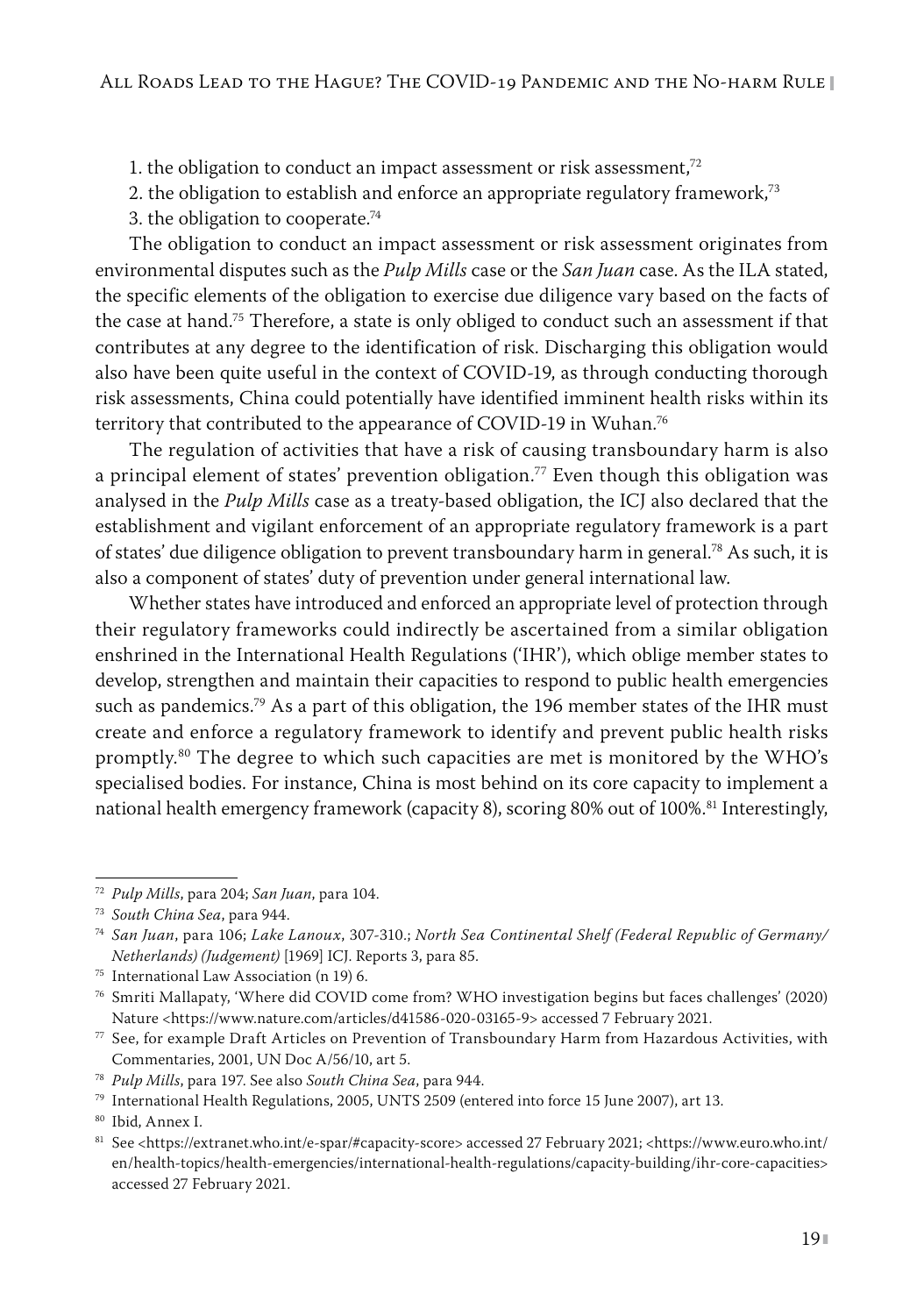China has received the maximum score for the capacity to monitor zoonotic infections (capacity 3), while the global average is only 68%.<sup>82</sup>

The affected states must also cooperate to discharge their due diligence obligation. In *San Juan*, the ICJ declared that states must cooperate by notification and consultation.<sup>83</sup> States are under an obligation to notify potentially affected states of activities under their jurisdiction that have a risk of causing transboundary harm.<sup>84</sup> Such a risk can be identified through any means available, such as an impact assessment or risk assessment. The obligation to notify must be fulfilled *ex ante*, which follows the rationale of the no-harm rule, aiming at the prevention rather than the mitigation of harm. According to the ICJ, the obligation to notify only extends to the potentially affected states; therefore, the population of such states do not need to be notified directly.<sup>85</sup> Notably, the obligation to consult the potentially affected states of the possible steps necessary to prevent harm does not confer veto powers on those states.<sup>86</sup> However, consultations must be carried out in good faith and with a shared goal of reaching a mutually favourable solution.<sup>87</sup>

Some argue that China has deliberately withheld information about the virus, despite the clear obligation of notification under the IHR and customary international law.<sup>88</sup> Therefore, this obligation would play an important role in a possible dispute on the alleged violation of the no-harm rule.

## V Conclusion

The COVID-19 pandemic has undoubtedly caused significant transboundary harm within most states, resulting in millions of deaths globally.<sup>89</sup> The no-harm rule is not limited to environmental harm; therefore, it is applicable to disease-induced harm to persons. The spread of COVID-19 is transboundary in nature and its severity meets the necessary requirement of 'significant'. The causal test to be applied in disputes on the violation of the no-harm rule within the context of the pandemic should be the NESS test instead of the butfor test. This would aid in dealing with the extraordinarily complicated way within which the

<sup>82</sup> Ibid.

<sup>83</sup> *San Juan*, paras 106–111.

<sup>84</sup> Ibid, para 168.

<sup>85</sup> *Pulp Mills*, para 216.

<sup>86</sup> *Railway Traffic between Lithuania and Poland (Advisory Opinion)* [1931] PCIJ (ser A/B) No 42, 116; *Pulp Mills*, para 150.

<sup>87</sup> *North Sea Continental Shelf*, para 85; *Pulp Mills*, paras 145–146; *Lake Lanoux*, 307.

<sup>88</sup> See <[https://www.reuters.com/article/us-heath-coronavirus-pompeo/pompeo-says-china-still-withholding](https://www.reuters.com/article/us-heath-coronavirus-pompeo/pompeo-says-china-still-withholding-coronavirus-information-idUSKBN21B3IH)[coronavirus-information-idUSKBN21B3IH](https://www.reuters.com/article/us-heath-coronavirus-pompeo/pompeo-says-china-still-withholding-coronavirus-information-idUSKBN21B3IH)> accessed 21 February 2021.

<sup>89</sup> For statistics, see the official WHO COVID-19 dashboard: [<https://covid19.who.int/?gclid=Cj0KCQiAj9i](https://covid19.who.int/?gclid=Cj0KCQiAj9iBBhCJARIsAE9qRtCQNqLGZTRRy7gcVVcw9MGGwEJODO0h1qO0BnXfhk6ZZ1C5qfBEKicaAgSDEALw_wcB) [BBhCJARIsAE9qRtCQNqLGZTRRy7gcVVcw9MGGwEJODO0h1qO0BnXfhk6ZZ1C5qfBEKicaAgSDEALw\\_](https://covid19.who.int/?gclid=Cj0KCQiAj9iBBhCJARIsAE9qRtCQNqLGZTRRy7gcVVcw9MGGwEJODO0h1qO0BnXfhk6ZZ1C5qfBEKicaAgSDEALw_wcB) [wcB](https://covid19.who.int/?gclid=Cj0KCQiAj9iBBhCJARIsAE9qRtCQNqLGZTRRy7gcVVcw9MGGwEJODO0h1qO0BnXfhk6ZZ1C5qfBEKicaAgSDEALw_wcB)> accessed 24 February 2021.